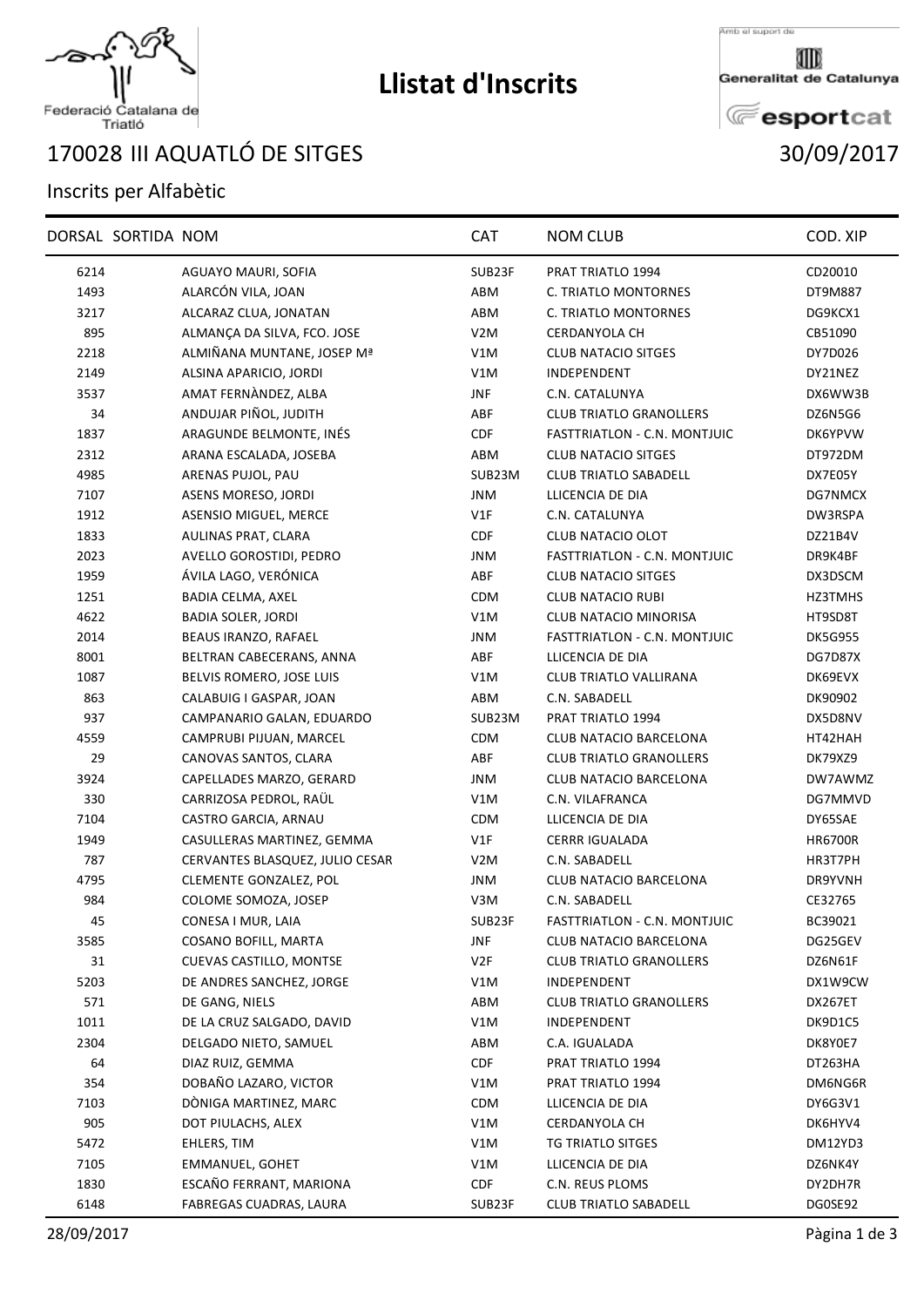|      | DORSAL SORTIDA NOM |                                 | <b>CAT</b>       | <b>NOM CLUB</b>                | COD. XIP       |
|------|--------------------|---------------------------------|------------------|--------------------------------|----------------|
| 4623 |                    | FERNANDEZ DE DIOS, CARLOS       | ABM              | C.A. IGUALADA                  | DK49AW9        |
| 8005 |                    | FERRE BALMON, JOAN              | V1M              | LLICENCIA DE DIA               | <b>DT0KWPB</b> |
| 254  |                    | FERRI MARTINEZ, MARC            | <b>CDM</b>       | INDEPENDENT                    | DY7GZ28        |
| 40   |                    | FLAQUER PORTI, ANNA             | ABF              | FASTTRIATLON - C.N. MONTJUIC   | DT2BNRP        |
| 806  |                    | GARCIA ROMERA, JOAQUIM          | SUB23M           | PRAT TRIATLO 1994              | DN69449        |
| 1264 |                    | GASCON PERIBAÑEZ, FRANCISCO     | V <sub>2</sub> M | PRAT TRIATLO 1994              | DZ2FABR        |
| 483  |                    | GIRALT MARTINEZ, MERCÈ          | <b>CDF</b>       | PRAT TRIATLO 1994              | BC38274        |
| 8010 |                    | GOMEZ GARCES DEL GARRO, RAUL    | ABM              | PRAT TRIATLO 1994              | HD1M527        |
| 409  |                    | GONZALEZ HIDALGO, NAIARA        | ABF              | <b>CLUB ESPORTIU Z5</b>        | HD297K5        |
| 60   |                    | GRACIA GARASA, ANABEL           | V1F              | FASTTRIATLON - C.N. MONTJUIC   | DG40VMR        |
| 89   |                    | <b>GRANDIN, EMMANUELLE</b>      | ABF              | CERDANYOLA CH                  | DW30BF1        |
| 3681 |                    | <b>GRUART BIGAS, JOAN MARC</b>  | ABM              | INDEPENDENT                    | DY57RS3        |
| 4003 |                    | <b>GUERRA ROMERO, TANIA</b>     | ABF              | PRAT TRIATLO 1994              | DT9P1TK        |
| 3270 |                    | HERNANDEZ SERRANO, ALBERT       | <b>CDM</b>       | <b>CLUB TRIATLO GRANOLLERS</b> | HT2C43E        |
| 1988 |                    | HIDALGO VALLS, BELEN            | V1F              | CERDANYOLA CH                  | DW3CW3V        |
| 1948 |                    | HIDALGO VALLS, ELENA            | V1F              | CERDANYOLA CH                  | HD1Y3YM        |
| 3440 |                    | JODAR CORRERO, MIQUEL           | V1M              | C.E. RAYOTEAM                  | DT9HFK1        |
| 968  |                    | JOFRESA BARBANY, JOAN           | V <sub>2</sub> M | <b>CLUB NATACIO CALDES</b>     | DY3GY4T        |
| 7106 |                    | KISIELNICKI, ARIEL              | ABM              | LLICENCIA DE DIA               | DT4ZZ8V        |
| 7101 |                    | LIMIA BOO, OLIVER               | ABM              | LLICENCIA DE DIA               | HT98C0T        |
| 2928 |                    | LIRIA BERRUEZO, FRANC           | ABM              | CLUB NATACIO VALLDOREIX        | DR939TB        |
| 4858 |                    | LLAMAS URBANO, RAFAEL           | ABM              | <b>CLUB NATACIO SITGES</b>     | DY54FFR        |
| 1052 |                    | LOBERA JONES, SIMON             | V1M              | TG TRIATLO SITGES              | HM25VYD        |
| 491  |                    | LOPEZ GOMEZ, JOSÉ LUIS          | V <sub>2</sub> M | C.N. REUS PLOMS                | DK7TYME        |
| 3890 |                    | LOPEZ PUIGVERT, ERNEST          | SUB23M           | FASTTRIATLON - C.N. MONTJUIC   | DK43AEX        |
| 1970 |                    | LOZADA ESPÍ, NURI               | V1F              | <b>CLUB NATACIO SITGES</b>     | DK6124T        |
| 5464 |                    | LUIS MARTINEZ, RUBEN            | ABM              | C.N. VIC-ETB                   | CE01437        |
| 1923 |                    | MALDONADO BASCONES, CAROL       | ABF              | <b>CERRR IGUALADA</b>          | CD67219        |
| 475  |                    | MALLADO DIÉGUEZ, PAULA          | <b>CDF</b>       | C.N. SABADELL                  | HT6TH4M        |
| 3649 |                    | MARIMON CASTELLTORT, ORIOL      | ABM              | C.A. IGUALADA                  | <b>DY9G78Z</b> |
| 208  |                    | MARQUINA PEREZ DE LA CRUZ, PERE | V1M              | <b>CLUB TRIATLO ANDORRA</b>    | DG9HG31        |
| 6247 |                    | MARTIN PEREZ, EVELYN            | ABF              | PRAT TRIATLO 1994              | HT1WBS7        |
| 4453 |                    | MARTINEZ MARTINEZ, DAVID        | V1M              | <b>CLUB NATACIO SITGES</b>     | DZ8C6GB        |
| 5341 |                    | MARTINEZ SEDO, ALBERT           | JNM              | PRAT TRIATLO 1994              | CF70872        |
| 4569 |                    | MAURUS MAYORAL, PAUL LUCAS      | <b>CDM</b>       | CLUB NATACIO BARCELONA         | DK9WNPX        |
| 999  |                    | MAYOL I PIZA, JOAN              | V <sub>2</sub> M | INDEPENDENT                    | DM227TT        |
| 6068 |                    | MINGUET ADROHER, MONICA         | V1F              | TG TRIATLO SITGES              | KX8291M        |
| 3070 |                    | MIRANDA RENAU, CESAR            | V <sub>2</sub> M | INDEPENDENT                    | HD3S761        |
| 1287 |                    | MIRO I PEREZ, JORDI             | V <sub>2</sub> M | <b>CLUB TRIATLO GRANOLLERS</b> | DA62ET1        |
| 8007 |                    | MISERACHS GUIX, RAIMON          | V <sub>2</sub> M | LLICENCIA DE DIA               | BC76560        |
| 5877 |                    | MOJICA BAQUERO, JOAQUIN         | <b>CDM</b>       | CLUB NATACIO BARCELONA         | HD9MZV6        |
| 6167 |                    | MORENO MONTEYS, MARTINA         | <b>CDF</b>       | C.N. VIC-ETB                   | DN3KPD5        |
| 5381 |                    | MORENO TIERNO, CARLOS           | V1M              | C.N. SABADELL                  | DT4GGFX        |
| 3050 |                    | MORILLAS SANCHEZ, JORGE         | V1M              | CLUB TRIATLÓ LLEIDA            | HE8H8P7        |
| 1997 |                    | MUÑOZ ILLANA, ADRIÀ             | ABM              | FASTTRIATLON - C.N. MONTJUIC   | HT9DM86        |
| 1050 |                    | NAVARRO I PLATERO, FRANCESC     | V <sub>2</sub> M | C.N. MOLINS DE REI             | DK76EXX        |
| 7102 |                    | NOGUERA OTERO, FELIPE           | V1M              | LLICENCIA DE DIA               | DT4ZWSC        |
| 6092 |                    | NOGUERA OTERO, MERITXELL        | V1F              | TG TRIATLO SITGES              | DK4WANM        |
| 8009 |                    | OLLÉ SESÉ, VERÓNICA             | V1F              | LLICENCIA DE DIA               | DT4PYAR        |
| 2138 |                    | PACHECO CAMARA, ALBERT          | ABM              | C. TRIATLO MONTORNES           | DT2GKT2        |
| 8006 |                    | PALENZUELA TITOS, SEBAS         | ABM              | LLICENCIA DE DIA               | DY37CK7        |
| 5970 |                    | PALMA NOGUE, MARTI              | <b>CDM</b>       | CLUB NATACIO OLOT              | HD71ZC3        |
| 961  |                    | PAREJA MOCHALES, ANTONIO        | V3M              | <b>CLUB TRIATLO SABADELL</b>   | DZ6NX3F        |
| 3141 |                    | PARRA ALBARES, BORJA            | ABM              | TG TRIATLO SITGES              | DY1HNWN        |
| 300  |                    | PARREÑO SAMPER, ALBERT          | ABM              | FASTTRIATLON - C.N. MONTJUIC   | DX5E9SM        |
| 5865 |                    | PAVON LÓPEZ, DANIEL             | ABM              | <b>CLUB NATACIO SITGES</b>     | DZ75MYZ        |
| 830  |                    | PEREZ CAYUELA, SALVADOR         | V2M              | PRAT TRIATLO 1994              | DG9V28H        |
|      |                    |                                 |                  |                                |                |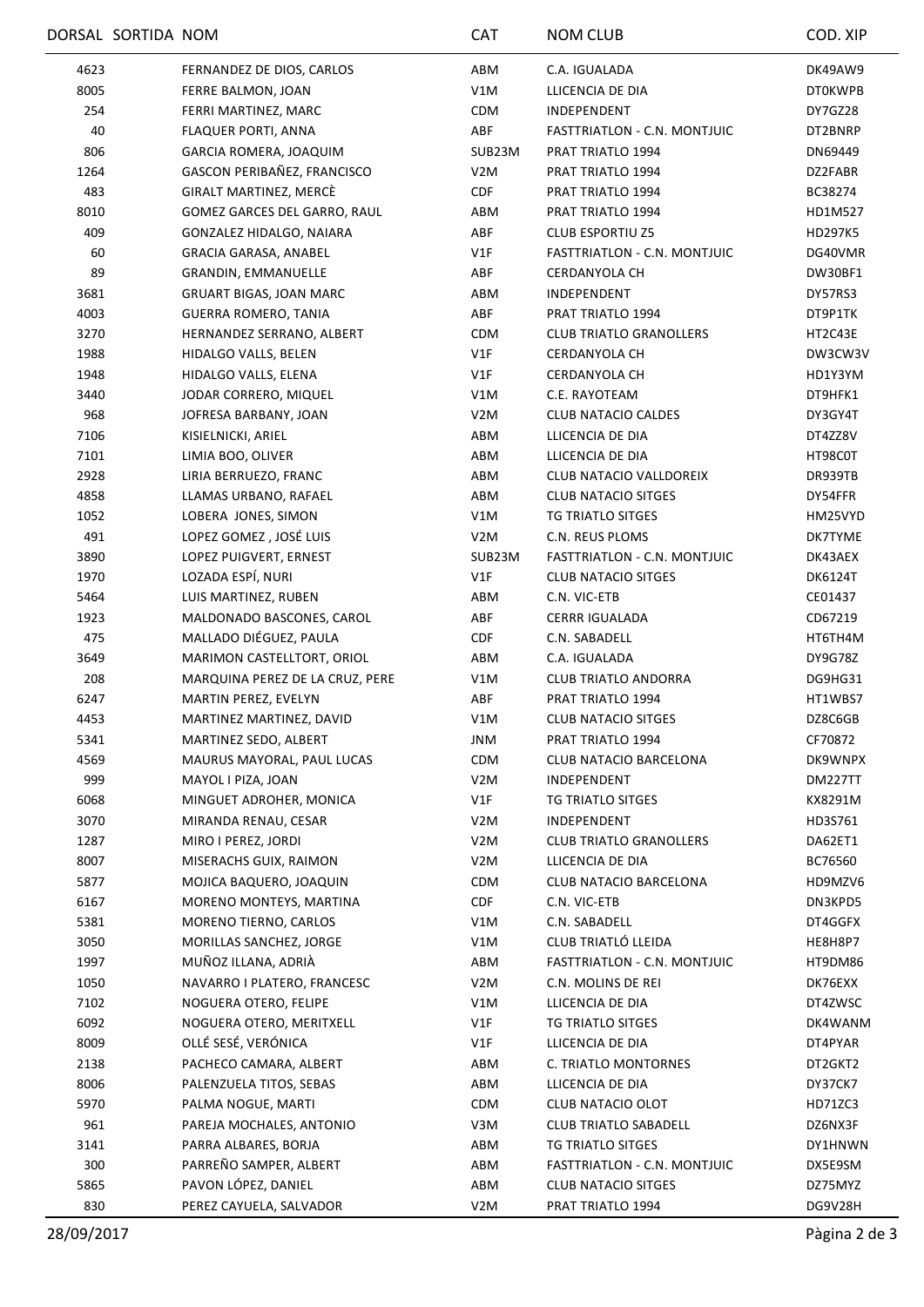|      | DORSAL SORTIDA NOM |                                | <b>CAT</b>       | <b>NOM CLUB</b>                      | COD. XIP       |
|------|--------------------|--------------------------------|------------------|--------------------------------------|----------------|
| 2057 |                    | PEREZ PAY, CLAUDIA             | <b>JNF</b>       | C.N. SABADELL                        | <b>HT235VZ</b> |
| 6039 |                    | PEZONAGA MALAGRAVA, SANDRA     | V1F              | <b>TG TRIATLO SITGES</b>             | <b>HD210TN</b> |
| 8008 |                    | PLAZA THEISING, ANTONI         | V1M              | LLICENCIA DE DIA                     | HM25RDR        |
| 1552 |                    | PRADOS CORREDOR, ALBERTO       | ABM              | <b>CLUB TRIATLO BADIA DEL VALLES</b> | DW53HPV        |
| 8004 |                    | QUESADA, JONATHAN              | ABM              | LLICENCIA DE DIA                     | DK6HD3Y        |
| 810  |                    | RAYMOND DE LA NOUGARED, ANDREU | V <sub>2</sub> M | C.N. CATALUNYA                       | DK1X81P        |
| 1042 |                    | RECASENS ROSELL, JOAN          | V <sub>2</sub> M | C.N. VILAFRANCA                      | DG60PCY        |
| 6239 |                    | REVUELTA LOPEZ-CORDON, BLANCA  | <b>CDF</b>       | C.N. REUS PLOMS                      | DG5XK3B        |
| 789  |                    | RIOS CUADROS, JOSE ROQUE       | V2M              | C.A. IGUALADA                        | HD7HEA8        |
| 1146 |                    | RODIGUEZ LUQUE, NOÉ            | ABM              | PRAT TRIATLO 1994                    | HD3HVB4        |
| 43   |                    | RODRÍGUEZ GOMEZ, CARMEN MARIA  | ABF              | C.N. REUS PLOMS                      | CA38478        |
| 8003 |                    | ROJAS FARRERAS, SÒNIA          | ABF              | LLICENCIA DE DIA                     | DT2BAZW        |
| 2855 |                    | ROLDAN GOMEZ, ANTONIO          | ABM              | C. TRIATLO MONTORNES                 | HR7GNBY        |
| 744  |                    | ROURA BARNÉS, MARC             | ABM              | C.A. XALOC                           | HG2ZDAX        |
| 3230 |                    | RUIZ ROMAN, ANTONIO            | ABM              | <b>CLUB TRIATLO SABADELL</b>         | DW9GBVC        |
| 3089 |                    | SANCHEZ ALCARAZ, IVAN          | ABM              | <b>CLUB NATACIO SITGES</b>           | DT02CM8        |
| 3353 |                    | SANCHEZ GRAU, SERGI            | V <sub>2</sub> M | C.N. REUS PLOMS                      | DY7P57N        |
| 166  |                    | SANCHEZ RECHE, FERNANDO        | SUB23M           | C.N. SABADELL                        | DT9K5ST        |
| 5594 |                    | SANCHO ESPASA, MARC            | <b>CDM</b>       | C.N. REUS PLOMS                      | HE88FYE        |
| 8002 |                    | SANTOS BLANCH, MARIA JESUS     | V1F              | LLICENCIA DE DIA                     | KX826S5        |
| 2168 |                    | SERRAT GURRERA, JUAN CARLOS    | V1M              | <b>CLUB NATACIO SITGES</b>           | DG1SHE7        |
| 3194 |                    | SIBILA DE TENA, JOEL           | ABM              | <b>CERRR IGUALADA</b>                | HT2SF8A        |
| 6199 |                    | SUBILS TORRAS, MERCE           | ABF              | <b>CERRR IGUALADA</b>                | DY13Z4B        |
| 4667 |                    | TEJEDOR SENOSIAIN, ENRIC JOAN  | <b>CDM</b>       | C.E. MASQUES ST ANDREU               | DT6DXTS        |
| 473  |                    | TORRALLARDONA LOBATO, ENRIC    | <b>CDM</b>       | C.N. SABADELL                        | DF6X42M        |
| 5872 |                    | <b>TORRES CARLES, ALBERT</b>   | V1M              | C.N. REUS PLOMS                      | DR1E73S        |
| 6080 |                    | UGAS MERINO, JUDIT             | <b>CDF</b>       | C.N. SABADELL                        | DZ0F8XT        |
| 5267 |                    | UTGES MENDOZA, JOSE            | V3M              | <b>CLUB TRIATLO BLANES</b>           | DG3TCNE        |
| 1041 |                    | VALLEJO SERRANO, JOAN          | V <sub>2</sub> M | <b>CLUB NATACIO MINORISA</b>         | DZ8TY1N        |
| 120  |                    | VIOLI, LESLIE                  | ABF              | C.N. REUS PLOMS                      | DG9V1GR        |
| 434  |                    | ZANABRIA JACQUES, VICENTE      | SUB23M           | <b>CLUB NATACIO BARCELONA</b>        | DG2GFAY        |
| 5770 |                    | ZARAGOZA CARBALLIDO, MARC      | CDM              | INDEPENDENT                          | DZ0ZKVP        |
|      |                    |                                |                  |                                      |                |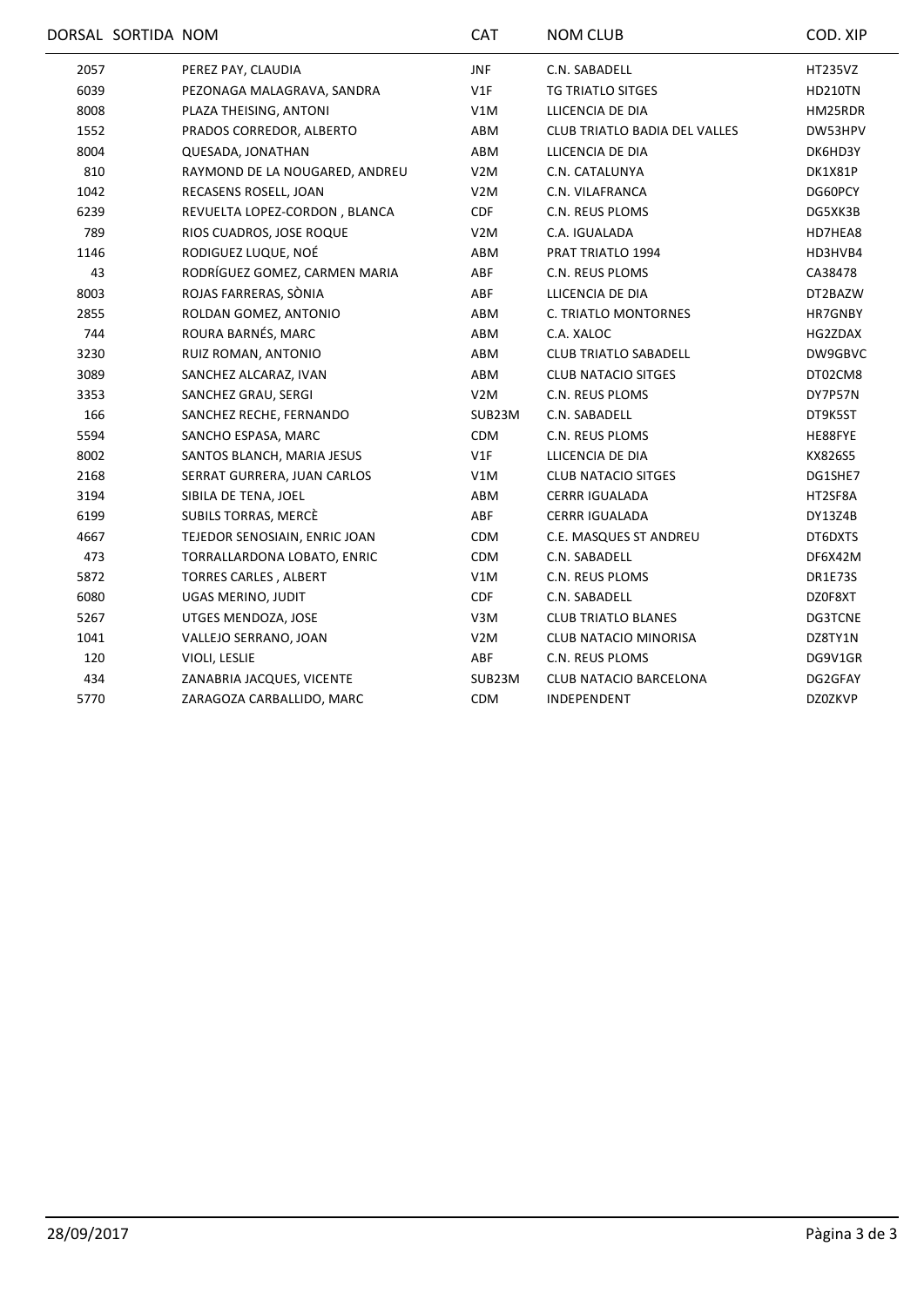# Federació Catalana de<br>Triatló

### III AQUATLÓ DE SITGES 30/09/2017

### Inscrits per GGEE i Alfabètic

| DORSAL SORTIDA NOM |                                  | <b>CAT</b> | <b>G.EDAT</b>                            | <b>NOM CLUB</b>              | <b>CODI XIP</b> |
|--------------------|----------------------------------|------------|------------------------------------------|------------------------------|-----------------|
| <b>G16F</b>        |                                  |            |                                          |                              |                 |
| 1837               | ARAGUNDE BELMONTE, INÉS          | <b>CDF</b> | G16F                                     | FASTTRIATLON - C.N. MONTJUIC | DK6YPVW         |
| 1833               | AULINAS PRAT, CLARA              | <b>CDF</b> | G16F                                     | <b>CLUB NATACIO OLOT</b>     | DZ21B4V         |
| 1830               | ESCAÑO FERRANT, MARIONA          | <b>CDF</b> | G16F                                     | C.N. REUS PLOMS              | DY2DH7R         |
| 483                | GIRALT MARTINEZ, MERCÈ           | <b>CDF</b> | G16F                                     | PRAT TRIATLO 1994            | BC38274         |
| 475                | MALLADO DIÉGUEZ, PAULA           | <b>CDF</b> | G16F                                     | C.N. SABADELL                | HT6TH4M         |
| 6167               | MORENO MONTEYS, MARTINA          | <b>CDF</b> | G16F                                     | C.N. VIC-ETB                 | DN3KPD5         |
| 6080               | UGAS MERINO, JUDIT               | <b>CDF</b> | G16F                                     | C.N. SABADELL                | DZ0F8XT         |
|                    |                                  |            | <b>TOTAL:</b><br>$\overline{\mathbf{z}}$ |                              |                 |
| G16M               |                                  |            |                                          |                              |                 |
| 4559               | CAMPRUBI PIJUAN, MARCEL          | CDM        | G16M                                     | CLUB NATACIO BARCELONA       | HT42HAH         |
| 7104               | CASTRO GARCIA, ARNAU             | <b>CDM</b> | G16M                                     | LLICENCIA DE DIA             | DY65SAE         |
| 7103               | DÓNIGA MARTINEZ, MARC            | <b>CDM</b> | G16M                                     | LLICENCIA DE DIA             | DY6G3V1         |
| 254                | FERRI MARTINEZ, MARC             | <b>CDM</b> | G16M                                     | INDEPENDENT                  | DY7GZ28         |
| 4569               | MAURUS MAYORAL, PAUL LUCAS       | <b>CDM</b> | G16M                                     | CLUB NATACIO BARCELONA       | DK9WNPX         |
| 5877               | MOJICA BAQUERO, JOAQUIN          | <b>CDM</b> | G16M                                     | CLUB NATACIO BARCELONA       | HD9MZV6         |
| 5970               | PALMA NOGUE, MARTI               | <b>CDM</b> | G16M                                     | CLUB NATACIO OLOT            | HD71ZC3         |
| 473                | TORRALLARDONA LOBATO, ENRIC      | <b>CDM</b> | G16M                                     | C.N. SABADELL                | DF6X42M         |
|                    |                                  |            | <b>TOTAL:</b><br>8                       |                              |                 |
| G17-19F            |                                  |            |                                          |                              |                 |
| 3537               | AMAT FERNÀNDEZ, ALBA             | <b>JNF</b> | G17-19F                                  | C.N. CATALUNYA               | DX6WW3B         |
| 3585               | COSANO BOFILL, MARTA             | <b>JNF</b> | G17-19F                                  | CLUB NATACIO BARCELONA       | DG25GEV         |
| 64                 | DIAZ RUIZ, GEMMA                 | <b>CDF</b> | G17-19F                                  | PRAT TRIATLO 1994            | DT263HA         |
| 2057               | PEREZ PAY, CLAUDIA               | <b>JNF</b> | G17-19F                                  | C.N. SABADELL                | <b>HT235VZ</b>  |
| 6239               | REVUELTA LOPEZ-CORDON, BLANC CDF |            | G17-19F                                  | C.N. REUS PLOMS              | DG5XK3B         |
|                    |                                  |            | <b>TOTAL:</b><br>5                       |                              |                 |

**Llistat d'Inscrits**



Generalitat de Catalunya

# **E**esportcat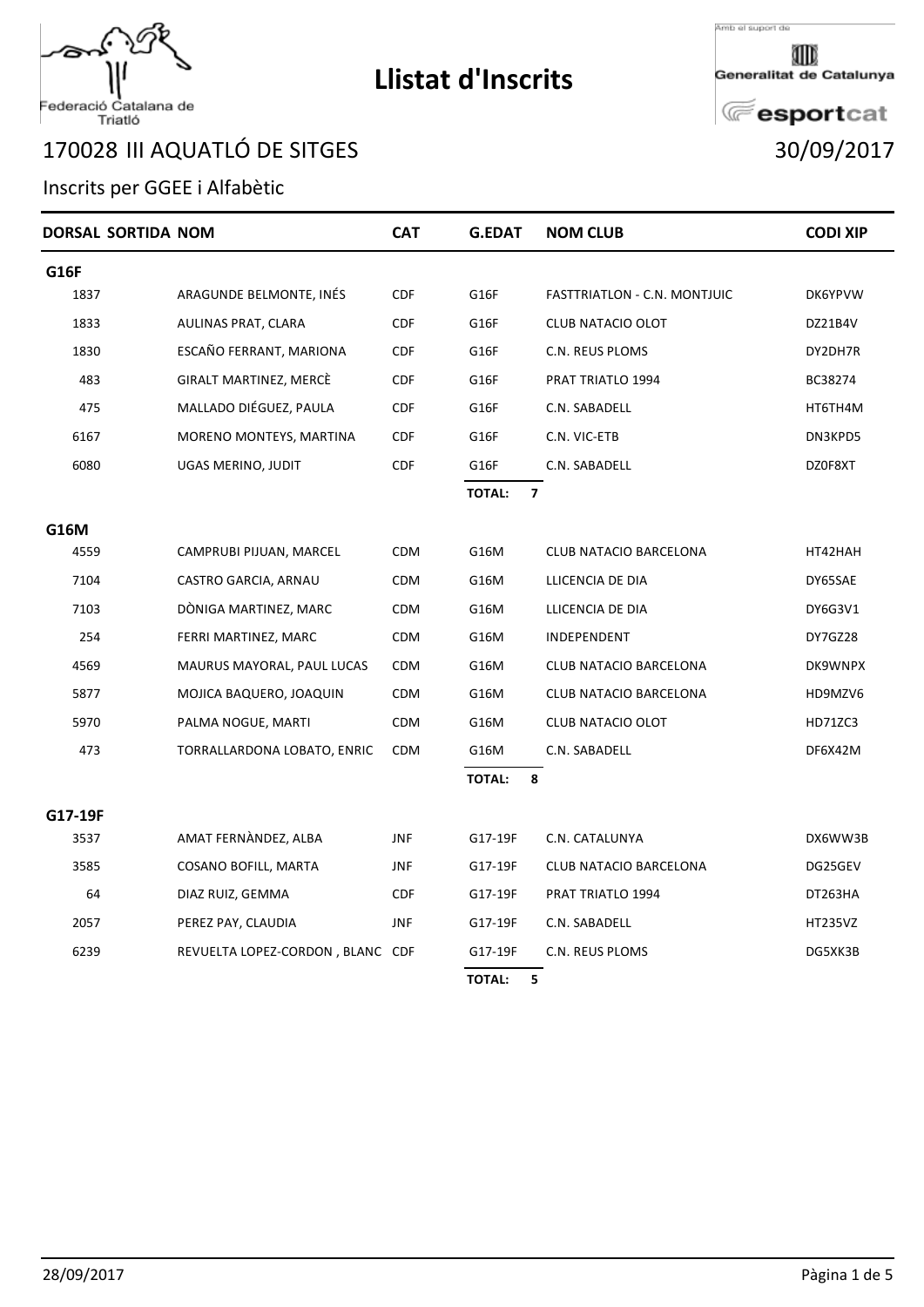|         | DORSAL SORTIDA NOM |                               | <b>CAT</b> | <b>G.EDAT</b>                            | <b>NOM CLUB</b>                      | <b>CODI XIP</b> |
|---------|--------------------|-------------------------------|------------|------------------------------------------|--------------------------------------|-----------------|
| G17-19M |                    |                               |            |                                          |                                      |                 |
| 7107    |                    | ASENS MORESO, JORDI           | <b>JNM</b> | G17-19M                                  | LLICENCIA DE DIA                     | DG7NMCX         |
| 2023    |                    | AVELLO GOROSTIDI, PEDRO       | <b>JNM</b> | G17-19M                                  | FASTTRIATLON - C.N. MONTJUIC         | DR9K4BF         |
| 1251    |                    | BADIA CELMA, AXEL             | <b>CDM</b> | G17-19M                                  | <b>CLUB NATACIO RUBI</b>             | HZ3TMHS         |
| 2014    |                    | BEAUS IRANZO, RAFAEL          | JNM        | G17-19M                                  | FASTTRIATLON - C.N. MONTJUIC         | DK5G955         |
| 3924    |                    | CAPELLADES MARZO, GERARD      | JNM        | G17-19M                                  | CLUB NATACIO BARCELONA               | DW7AWMZ         |
| 4795    |                    | CLEMENTE GONZALEZ, POL        | <b>JNM</b> | G17-19M                                  | <b>CLUB NATACIO BARCELONA</b>        | DR9YVNH         |
| 3270    |                    | HERNANDEZ SERRANO, ALBERT     | <b>CDM</b> | G17-19M                                  | <b>CLUB TRIATLO GRANOLLERS</b>       | HT2C43E         |
| 5341    |                    | MARTINEZ SEDO, ALBERT         | <b>JNM</b> | G17-19M                                  | PRAT TRIATLO 1994                    | CF70872         |
| 5594    |                    | SANCHO ESPASA, MARC           | <b>CDM</b> | G17-19M                                  | C.N. REUS PLOMS                      | HE88FYE         |
| 4667    |                    | TEJEDOR SENOSIAIN, ENRIC JOAN | <b>CDM</b> | G17-19M                                  | C.E. MASQUES ST ANDREU               | DT6DXTS         |
| 5770    |                    | ZARAGOZA CARBALLIDO, MARC     | <b>CDM</b> | G17-19M                                  | INDEPENDENT                          | <b>DZ0ZKVP</b>  |
|         |                    |                               |            | TOTAL: 11                                |                                      |                 |
| G20-24F |                    |                               |            |                                          |                                      |                 |
| 6214    |                    | AGUAYO MAURI, SOFIA           | SUB23F     | G20-24F                                  | PRAT TRIATLO 1994                    | CD20010         |
| 45      |                    | CONESA I MUR, LAIA            | SUB23F     | G20-24F                                  | FASTTRIATLON - C.N. MONTJUIC         | BC39021         |
| 6148    |                    | FABREGAS CUADRAS, LAURA       | SUB23F     | G20-24F                                  | <b>CLUB TRIATLO SABADELL</b>         | DG0SE92         |
| 40      |                    | <b>FLAQUER PORTI, ANNA</b>    | ABF        | G20-24F                                  | FASTTRIATLON - C.N. MONTJUIC         | DT2BNRP         |
|         |                    |                               |            | <b>TOTAL:</b>                            | 4                                    |                 |
| G20-24M |                    |                               |            |                                          |                                      |                 |
| 4985    |                    | ARENAS PUJOL, PAU             | SUB23M     | G20-24M                                  | <b>CLUB TRIATLO SABADELL</b>         | DX7E05Y         |
| 937     |                    | CAMPANARIO GALAN, EDUARDO     | SUB23M     | G20-24M                                  | PRAT TRIATLO 1994                    | DX5D8NV         |
| 806     |                    | GARCIA ROMERA, JOAQUIM        | SUB23M     | G20-24M                                  | PRAT TRIATLO 1994                    | DN69449         |
| 3890    |                    | LOPEZ PUIGVERT, ERNEST        | SUB23M     | G20-24M                                  | FASTTRIATLON - C.N. MONTJUIC         | DK43AEX         |
| 166     |                    | SANCHEZ RECHE, FERNANDO       | SUB23M     | G20-24M                                  | C.N. SABADELL                        | DT9K5ST         |
| 434     |                    | ZANABRIA JACQUES, VICENTE     | SUB23M     | G20-24M                                  | CLUB NATACIO BARCELONA               | DG2GFAY         |
|         |                    |                               |            | <b>TOTAL:</b>                            | 6                                    |                 |
| G25-29F |                    |                               |            |                                          |                                      |                 |
| 8001    |                    | BELTRAN CABECERANS, ANNA      | ABF        | G25-29F                                  | LLICENCIA DE DIA                     | <b>DG7D87X</b>  |
| 29      |                    | CANOVAS SANTOS, CLARA         | ABF        | G25-29F                                  | <b>CLUB TRIATLO GRANOLLERS</b>       | DK79XZ9         |
| 4003    |                    | <b>GUERRA ROMERO, TANIA</b>   | ABF        | G25-29F                                  | PRAT TRIATLO 1994                    | DT9P1TK         |
|         |                    |                               |            | <b>TOTAL:</b>                            | 3                                    |                 |
| G25-29M |                    |                               |            |                                          |                                      |                 |
| 571     |                    | DE GANG, NIELS                | ABM        | G25-29M                                  | <b>CLUB TRIATLO GRANOLLERS</b>       | DX267ET         |
| 2304    |                    | DELGADO NIETO, SAMUEL         | ABM        | G25-29M                                  | C.A. IGUALADA                        | DK8Y0E7         |
| 7106    |                    | KISIELNICKI, ARIEL            | ABM        | G25-29M                                  | LLICENCIA DE DIA                     | DT4ZZ8V         |
| 5464    |                    | LUIS MARTINEZ, RUBEN          | ABM        | G25-29M                                  | C.N. VIC-ETB                         | CE01437         |
| 3649    |                    | MARIMON CASTELLTORT, ORIOL    | ABM        | G25-29M                                  | C.A. IGUALADA                        | <b>DY9G78Z</b>  |
| 1997    |                    | MUÑOZ ILLANA, ADRIÀ           | ABM        | G25-29M                                  | FASTTRIATLON - C.N. MONTJUIC         | HT9DM86         |
| 1552    |                    | PRADOS CORREDOR, ALBERTO      | ABM        | G25-29M                                  | <b>CLUB TRIATLO BADIA DEL VALLES</b> | DW53HPV         |
|         |                    |                               |            | $\overline{\mathbf{z}}$<br><b>TOTAL:</b> |                                      |                 |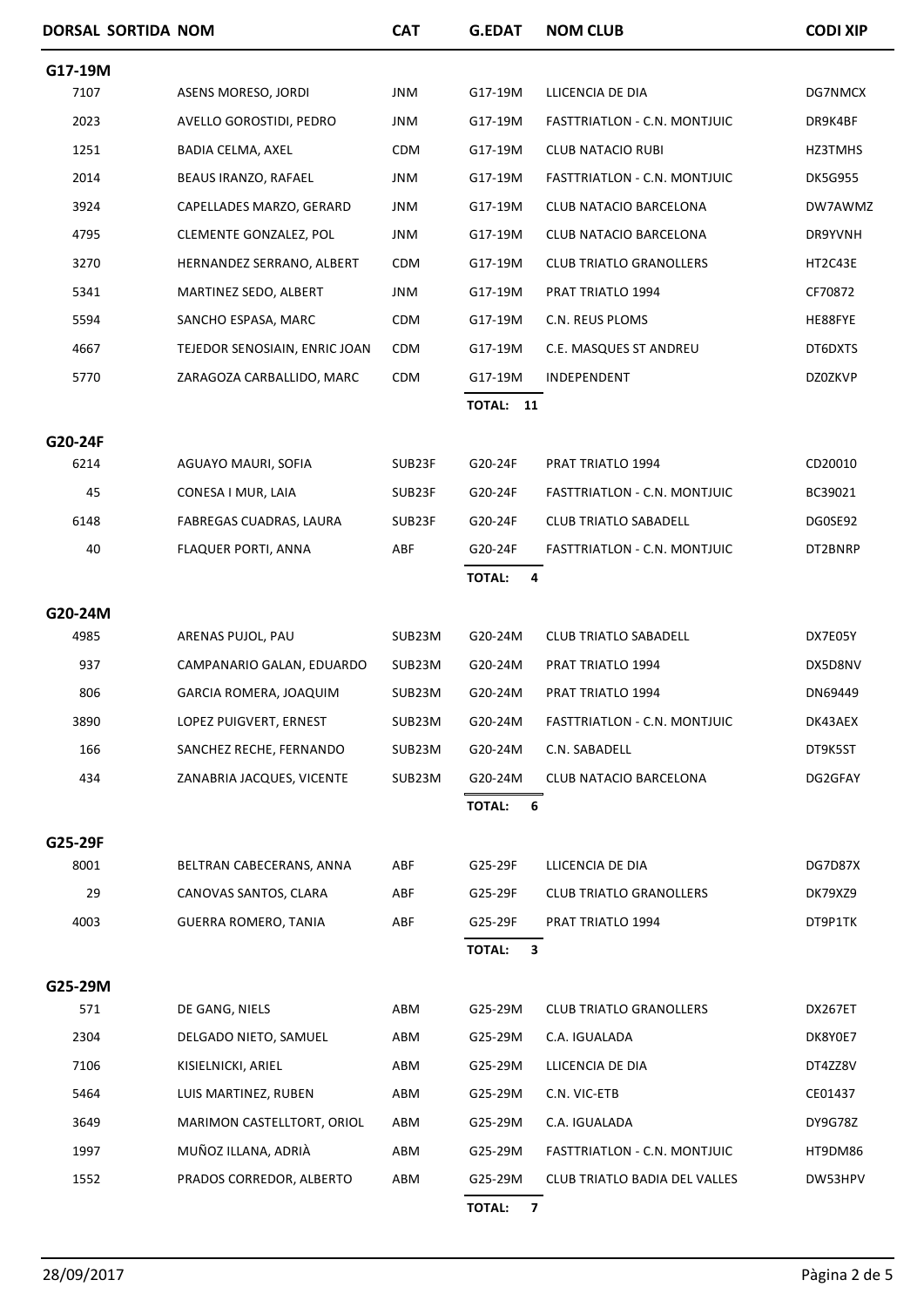| DORSAL SORTIDA NOM |                                 | <b>CAT</b> | <b>G.EDAT</b> | <b>NOM CLUB</b>                | <b>CODI XIP</b> |
|--------------------|---------------------------------|------------|---------------|--------------------------------|-----------------|
| G30-34F            |                                 |            |               |                                |                 |
| 1959               | ÁVILA LAGO, VERÓNICA            | ABF        | G30-34F       | <b>CLUB NATACIO SITGES</b>     | DX3DSCM         |
| 43                 | RODRÍGUEZ GOMEZ, CARMEN MAR ABF |            | G30-34F       | C.N. REUS PLOMS                | CA38478         |
|                    |                                 |            | <b>TOTAL:</b> | $\overline{2}$                 |                 |
| G30-34M            |                                 |            |               |                                |                 |
| 3681               | <b>GRUART BIGAS, JOAN MARC</b>  | ABM        | G30-34M       | INDEPENDENT                    | DY57RS3         |
| 2928               | LIRIA BERRUEZO, FRANC           | ABM        | G30-34M       | CLUB NATACIO VALLDOREIX        | DR939TB         |
| 3141               | PARRA ALBARES, BORJA            | ABM        | G30-34M       | TG TRIATLO SITGES              | DY1HNWN         |
| 300                | PARREÑO SAMPER, ALBERT          | ABM        | G30-34M       | FASTTRIATLON - C.N. MONTJUIC   | DX5E9SM         |
| 8004               | QUESADA, JONATHAN               | ABM        | G30-34M       | LLICENCIA DE DIA               | DK6HD3Y         |
| 2855               | ROLDAN GOMEZ, ANTONIO           | ABM        | G30-34M       | C. TRIATLO MONTORNES           | HR7GNBY         |
| 3230               | RUIZ ROMAN, ANTONIO             | ABM        | G30-34M       | <b>CLUB TRIATLO SABADELL</b>   | DW9GBVC         |
| 3089               | SANCHEZ ALCARAZ, IVAN           | ABM        | G30-34M       | <b>CLUB NATACIO SITGES</b>     | DT02CM8         |
|                    |                                 |            | <b>TOTAL:</b> | 8                              |                 |
| G35-39F            |                                 |            |               |                                |                 |
| 34                 | ANDUJAR PIÑOL, JUDITH           | ABF        | G35-39F       | <b>CLUB TRIATLO GRANOLLERS</b> | DZ6N5G6         |
| 409                | GONZALEZ HIDALGO, NAIARA        | ABF        | G35-39F       | <b>CLUB ESPORTIU Z5</b>        | HD297K5         |
| 89                 | GRANDIN, EMMANUELLE             | ABF        | G35-39F       | CERDANYOLA CH                  | DW30BF1         |
| 1923               | MALDONADO BASCONES, CAROL       | ABF        | G35-39F       | <b>CERRR IGUALADA</b>          | CD67219         |
| 6247               | MARTIN PEREZ, EVELYN            | ABF        | G35-39F       | PRAT TRIATLO 1994              | HT1WBS7         |
| 8003               | ROJAS FARRERAS, SÒNIA           | ABF        | G35-39F       | LLICENCIA DE DIA               | DT2BAZW         |
| 6199               | SUBILS TORRAS, MERCÈ            | ABF        | G35-39F       | <b>CERRR IGUALADA</b>          | DY13Z4B         |
| 120                | VIOLI, LESLIE                   | ABF        | G35-39F       | C.N. REUS PLOMS                | DG9V1GR         |
|                    |                                 |            | <b>TOTAL:</b> | 8                              |                 |
| G35-39M            |                                 |            |               |                                |                 |
| 1493               | ALARCÓN VILA, JOAN              | ABM        | G35-39M       | C. TRIATLO MONTORNES           | DT9M887         |
| 3217               | ALCARAZ CLUA, JONATAN           | ABM        | G35-39M       | C. TRIATLO MONTORNES           | DG9KCX1         |
| 2312               | ARANA ESCALADA, JOSEBA          | ABM        | G35-39M       | <b>CLUB NATACIO SITGES</b>     | DT972DM         |
| 863                | CALABUIG I GASPAR, JOAN         | ABM        | G35-39M       | C.N. SABADELL                  | DK90902         |
| 4623               | FERNANDEZ DE DIOS, CARLOS       | ABM        | G35-39M       | C.A. IGUALADA                  | DK49AW9         |
| 8010               | GOMEZ GARCES DEL GARRO, RAUL    | ABM        | G35-39M       | PRAT TRIATLO 1994              | HD1M527         |
| 7101               | LIMIA BOO, OLIVER               | ABM        | G35-39M       | LLICENCIA DE DIA               | HT98C0T         |
| 4858               | LLAMAS URBANO, RAFAEL           | ABM        | G35-39M       | <b>CLUB NATACIO SITGES</b>     | DY54FFR         |
| 2138               | PACHECO CAMARA, ALBERT          | ABM        | G35-39M       | C. TRIATLO MONTORNES           | DT2GKT2         |
| 8006               | PALENZUELA TITOS, SEBAS         | ABM        | G35-39M       | LLICENCIA DE DIA               | DY37CK7         |
| 5865               | PAVON LÓPEZ, DANIEL             | ABM        | G35-39M       | <b>CLUB NATACIO SITGES</b>     | DZ75MYZ         |
| 1146               | RODIGUEZ LUQUE, NOÉ             | ABM        | G35-39M       | PRAT TRIATLO 1994              | HD3HVB4         |
| 744                | ROURA BARNÉS, MARC              | ABM        | G35-39M       | C.A. XALOC                     | HG2ZDAX         |
| 3194               | SIBILA DE TENA, JOEL            | ABM        | G35-39M       | <b>CERRR IGUALADA</b>          | HT2SF8A         |
|                    |                                 |            | TOTAL: 14     |                                |                 |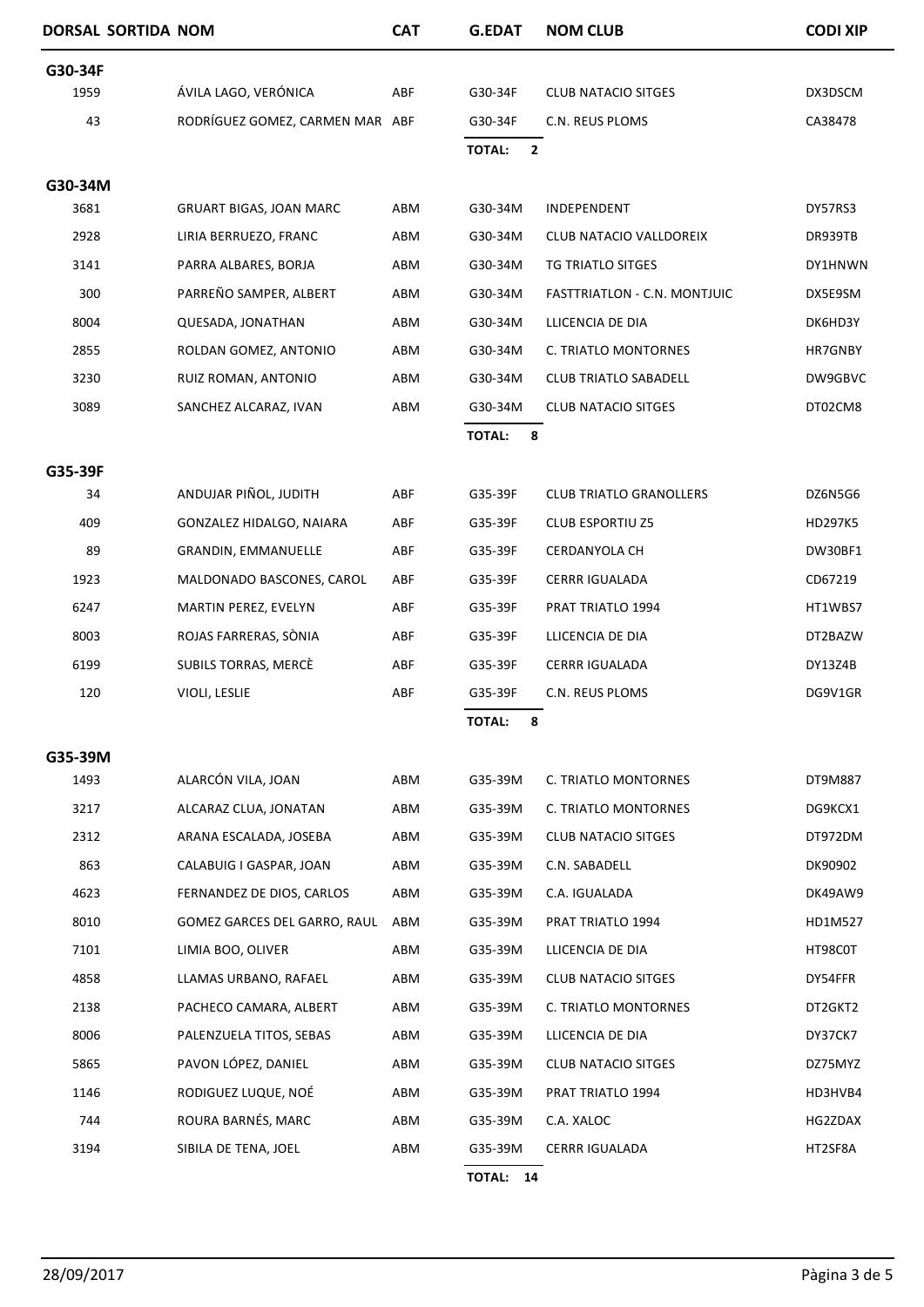| DORSAL SORTIDA NOM |                                    | <b>CAT</b> | <b>G.EDAT</b>      | <b>NOM CLUB</b>              | <b>CODI XIP</b> |
|--------------------|------------------------------------|------------|--------------------|------------------------------|-----------------|
| G40-44F            |                                    |            |                    |                              |                 |
| 1949               | CASULLERAS MARTINEZ, GEMMA         | V1F        | G40-44F            | <b>CERRR IGUALADA</b>        | <b>HR6700R</b>  |
| 60                 | GRACIA GARASA, ANABEL              | V1F        | G40-44F            | FASTTRIATLON - C.N. MONTJUIC | DG40VMR         |
| 1988               | HIDALGO VALLS, BELEN               | V1F        | G40-44F            | CERDANYOLA CH                | DW3CW3V         |
| 6092               | NOGUERA OTERO, MERITXELL           | V1F        | G40-44F            | TG TRIATLO SITGES            | DK4WANM         |
| 6039               | PEZONAGA MALAGRAVA, SANDRA         | V1F        | G40-44F            | TG TRIATLO SITGES            | <b>HD210TN</b>  |
|                    |                                    |            | <b>TOTAL:</b><br>5 |                              |                 |
| G40-44M            |                                    |            |                    |                              |                 |
| 330                | CARRIZOSA PEDROL, RAÜL             | V1M        | G40-44M            | C.N. VILAFRANCA              | DG7MMVD         |
| 1011               | DE LA CRUZ SALGADO, DAVID          | V1M        | G40-44M            | INDEPENDENT                  | DK9D1C5         |
| 5472               | EHLERS, TIM                        | V1M        | G40-44M            | TG TRIATLO SITGES            | DM12YD3         |
| 8005               | FERRE BALMON, JOAN                 | V1M        | G40-44M            | LLICENCIA DE DIA             | <b>DT0KWPB</b>  |
| 208                | MARQUINA PEREZ DE LA CRUZ, PER V1M |            | G40-44M            | <b>CLUB TRIATLO ANDORRA</b>  | DG9HG31         |
| 4453               | MARTINEZ MARTINEZ, DAVID           | V1M        | G40-44M            | <b>CLUB NATACIO SITGES</b>   | DZ8C6GB         |
| 5381               | MORENO TIERNO, CARLOS              | V1M        | G40-44M            | C.N. SABADELL                | DT4GGFX         |
| 7102               | NOGUERA OTERO, FELIPE              | V1M        | G40-44M            | LLICENCIA DE DIA             | DT4ZWSC         |
| 2168               | SERRAT GURRERA, JUAN CARLOS        | V1M        | G40-44M            | <b>CLUB NATACIO SITGES</b>   | DG1SHE7         |
| 5872               | <b>TORRES CARLES, ALBERT</b>       | V1M        | G40-44M            | C.N. REUS PLOMS              | DR1E73S         |
|                    |                                    |            | TOTAL: 10          |                              |                 |
| G45-49F            |                                    |            |                    |                              |                 |
| 1912               | ASENSIO MIGUEL, MERCE              | V1F        | G45-49F            | C.N. CATALUNYA               | DW3RSPA         |
| 1948               | HIDALGO VALLS, ELENA               | V1F        | G45-49F            | CERDANYOLA CH                | HD1Y3YM         |
| 1970               | LOZADA ESPÍ, NURI                  | V1F        | G45-49F            | <b>CLUB NATACIO SITGES</b>   | DK6124T         |
| 6068               | MINGUET ADROHER, MONICA            | V1F        | G45-49F            | TG TRIATLO SITGES            | KX8291M         |
| 8009               | OLLÉ SESÉ, VERÓNICA                | V1F        | G45-49F            | LLICENCIA DE DIA             | DT4PYAR         |
| 8002               | SANTOS BLANCH, MARIA JESUS         | V1F        | G45-49F            | LLICENCIA DE DIA             | KX826S5         |
|                    |                                    |            | <b>TOTAL:</b><br>6 |                              |                 |
| G45-49M            |                                    |            |                    |                              |                 |
| 2218               | ALMIÑANA MUNTANE, JOSEP Mª         | V1M        | G45-49M            | <b>CLUB NATACIO SITGES</b>   | DY7D026         |
| 2149               | ALSINA APARICIO, JORDI             | V1M        | G45-49M            | INDEPENDENT                  | DY21NEZ         |
| 4622               | <b>BADIA SOLER, JORDI</b>          | V1M        | G45-49M            | CLUB NATACIO MINORISA        | HT9SD8T         |
| 1087               | BELVIS ROMERO, JOSE LUIS           | V1M        | G45-49M            | CLUB TRIATLO VALLIRANA       | DK69EVX         |
| 5203               | DE ANDRES SANCHEZ, JORGE           | V1M        | G45-49M            | INDEPENDENT                  | DX1W9CW         |
| 354                | DOBAÑO LAZARO, VICTOR              | V1M        | G45-49M            | PRAT TRIATLO 1994            | DM6NG6R         |
| 905                | DOT PIULACHS, ALEX                 | V1M        | G45-49M            | CERDANYOLA CH                | DK6HYV4         |
| 7105               | EMMANUEL, GOHET                    | V1M        | G45-49M            | LLICENCIA DE DIA             | DZ6NK4Y         |
| 3440               | JODAR CORRERO, MIQUEL              | V1M        | G45-49M            | C.E. RAYOTEAM                | DT9HFK1         |
| 1052               | LOBERA JONES, SIMON                | V1M        | G45-49M            | TG TRIATLO SITGES            | HM25VYD         |
| 3050               | MORILLAS SANCHEZ, JORGE            | V1M        | G45-49M            | CLUB TRIATLÓ LLEIDA          | HE8H8P7         |
| 8008               | PLAZA THEISING, ANTONI             | V1M        | G45-49M            | LLICENCIA DE DIA             | HM25RDR         |
|                    |                                    |            | TOTAL: 12          |                              |                 |